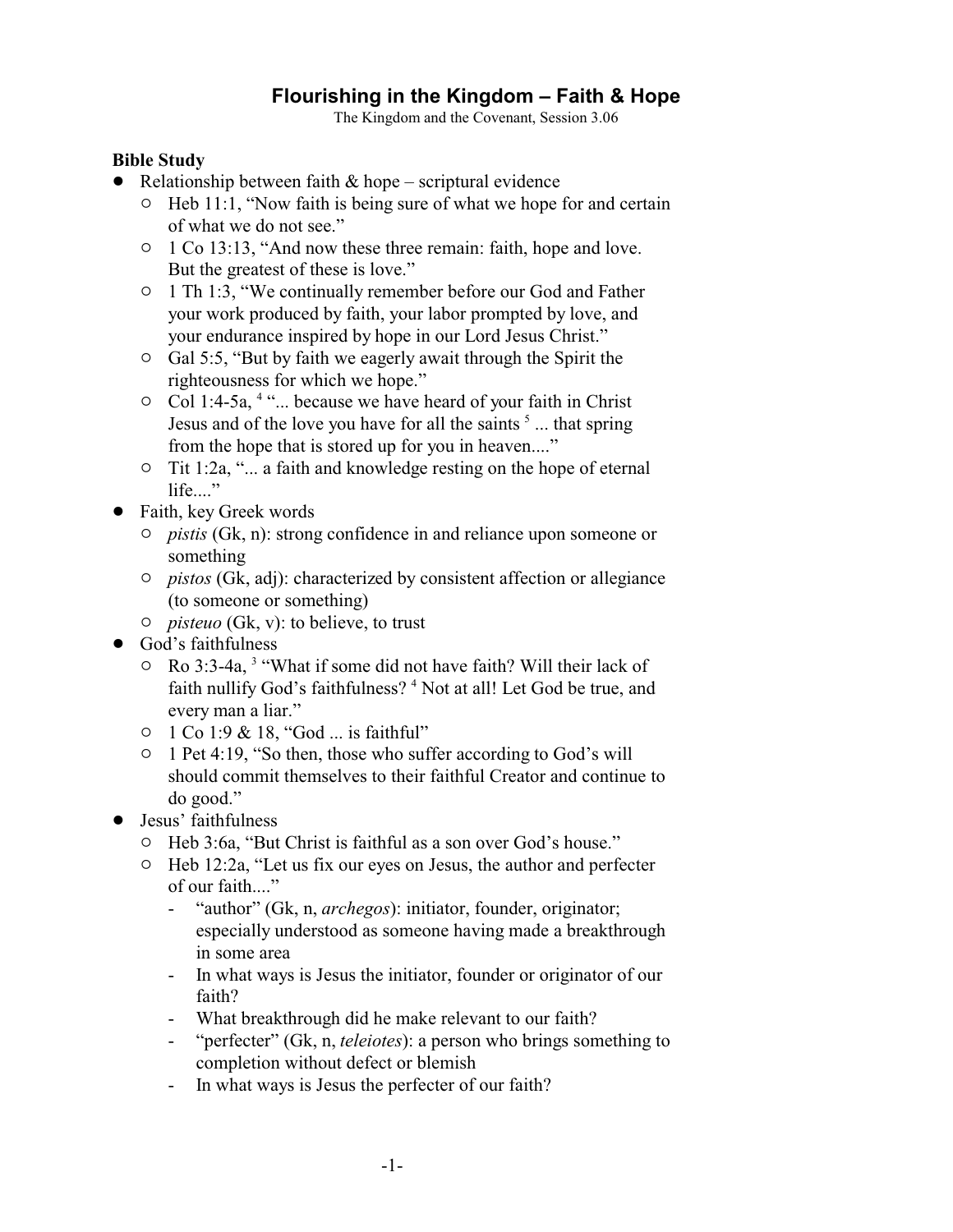- $\circ$  Rev 1:5, "... and from Jesus Christ, who is the faithful witness, the firstborn from the dead, and the ruler of the kings of the earth."
	- "witness" (Gk n, *martys*): a person who makes a solemn statement (under oath) concerning their beliefs, resulting in their death
	- To what was Jesus a witness and how was he faithful to his role as a witness?
- **Our faith** 
	- <sup>o</sup> "our faith," "your faith," & "my faith": 45 times
	- <sup>o</sup> Gal 5:22, "But the fruit of the Spirit is love, joy, peace, patience, kindness, goodness, faithfulness...."
		- "faithfulness" (Gk, n, *pistis*), "faith" or "faithfulness"
- $\bullet$  God Father, Son, Holy Spirit is the source of our faith
	- $\degree$  Eph 2:8 "For it is by grace you have been saved, through faith and this not from yourselves, it is the gift of God."
		- "gift" (Gk, n, *doron*): something transferred to a person as an object to be received without compensation
		- If I give you a gift, who does it belong to after I give it to you?
	- $\circ$  Eph 6:23, "Peace to the brothers, and love with faith from God the Father and the Lord Jesus Christ."
		- Who originates faith?
	- <sup>o</sup> 1 Co 12:8-9 "To one there is given through the Spirit the message of wisdom ... to another faith by the same Spirit ..."
		- "given" (Gk, v, *didomi*): to be or become in one's possession
		- "through" (Gk, prep, *dia*): by, through, because of
		- "Spirit" (Gk, n, *pneuma*): breath, wind, spirit
- How to develop our faith/faithfulness
	- $\circ$  1 Tim 6:11 "But you, man of God, flee from all this, and pursue righteousness, godliness, faith ..."
		- "faith" (Gk, n, *pistis*): faith, faithfulness
		- "pursue" (Gk, v, *dioko*): to strive for something; pursue with intent to catch it
	- <sup>o</sup> Jas 2:22 "You see that his faith and has actions were working together, and his faith was made complete by what he did."
		- "faith" (Gk, n, *pistis*): faith, faithfulness
		- "actions" (Gk, n, *ergon*): work, deed, action
		- "complete" (Gk, v, *teleioo*): to finish, complete, perfect; without defect or blemish
	- $\circ$  How can we develop our faith/faithfulness?
- What faith does for us
	- " Acts 15:9 "He made no distinction between us and them, for he purified their hearts by faith."
		- "purified" (Gk, v, *katharizo*): purify, cleanse
		- "hearts" (Gk, v, *kardia*): heart; representing one's will, conscience, true nature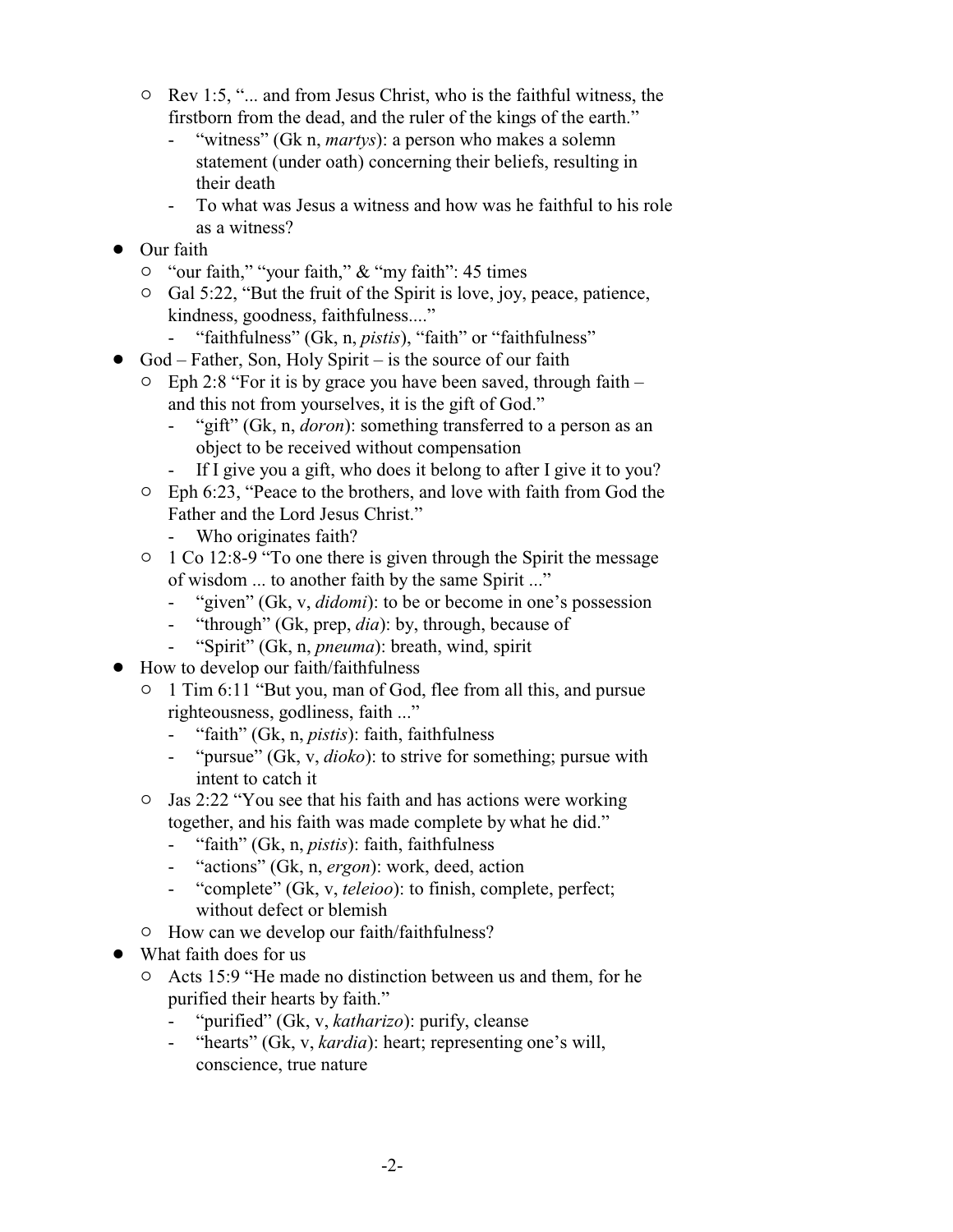- " Acts 26:18c, "... those who are sanctified by faith in me."
	- "sanctified" (Gk, v, *hagiazo*): to make holy; to set apart as dedicated to God
- $\circ$  Rom 3:28 "For we maintain that a man is justified by faith apart from observing the law."
	- "justified" (Gk, v, *dikaioo*): to acquit, vindicate, justify, declare righteous
- $\circ$  Heb 6:12 "We do not want you to become lazy, but to imitate those who through faith and patience inherit what has been promised."
	- "inherit" (Gk, v, *kleronomeo*): to gain possession by legal right as an heir
- $\circ$  Jas 1:2-3 "Consider it pure joy, my brothers, whenever you face trials of many kinds, because you know that the testing of your faith develops perseverance."
	- "trials" (Gk, n, *peirasmos*): test, close examination, trial
	- "testing" (Gk, n, *dokimion*): proof of authenticity
	- "faith": faith, faithfulness, trustworthiness
- Hope, key Greek words
	- " *elpis* (Gk, n): a reasonable and confident expectation of a future event
	- " *elpizo* (Gk, v): to confidently and reasonably expect a future event
- Objects of our hope
	- $\circ$  Acts 23:6, "hope in the resurrection of the dead"
	- " Ro 5:2, "And we rejoice in the hope of the glory of God."
	- " 2 Co 1:10c, "On him we have set our hope that he will continue to deliver us."
	- $\circ$  Gal 5:5, "the righteousness for which we hope"
	- $\circ$  1 Th 5:8, "the hope of salvation"
	- <sup>o</sup> 1 Tim 1:1, "Christ Jesus our hope"
	- $\circ$  Tit 1:2, "the hope of eternal life"
	- $\circ$  Tit 2:13, "... while we wait for the blessed hope the glorious appearing of our great God and Savior, Jesus Christ."
	- $\circ$  1 Pet 1:21, "so your faith and hope are in God."
- Source of our hope
	- $\degree$  Ro 15:13a, "May the God of hope fill you with all joy and peace as you trust in him...."
		- "hope" (Gk, n, *elpis*)
		- "trust" (Gk, v, *pisteuo*): to believe, put faith in
		- Who is the source of hope according to this verse?
- Results of our hope
	- $\circ$  Ro 8:24-25, <sup>24</sup> "For in this hope we were saved. But hope that is seen is no hope at all. Who hopes for what he already has? <sup>25</sup> But if we hope for what we do not yet have, we wait for it patiently."
		- In verse 24, why is hope a factor in salvation?
		- According to verse 25, what does hope motivate us to do?
		- How can we do that?